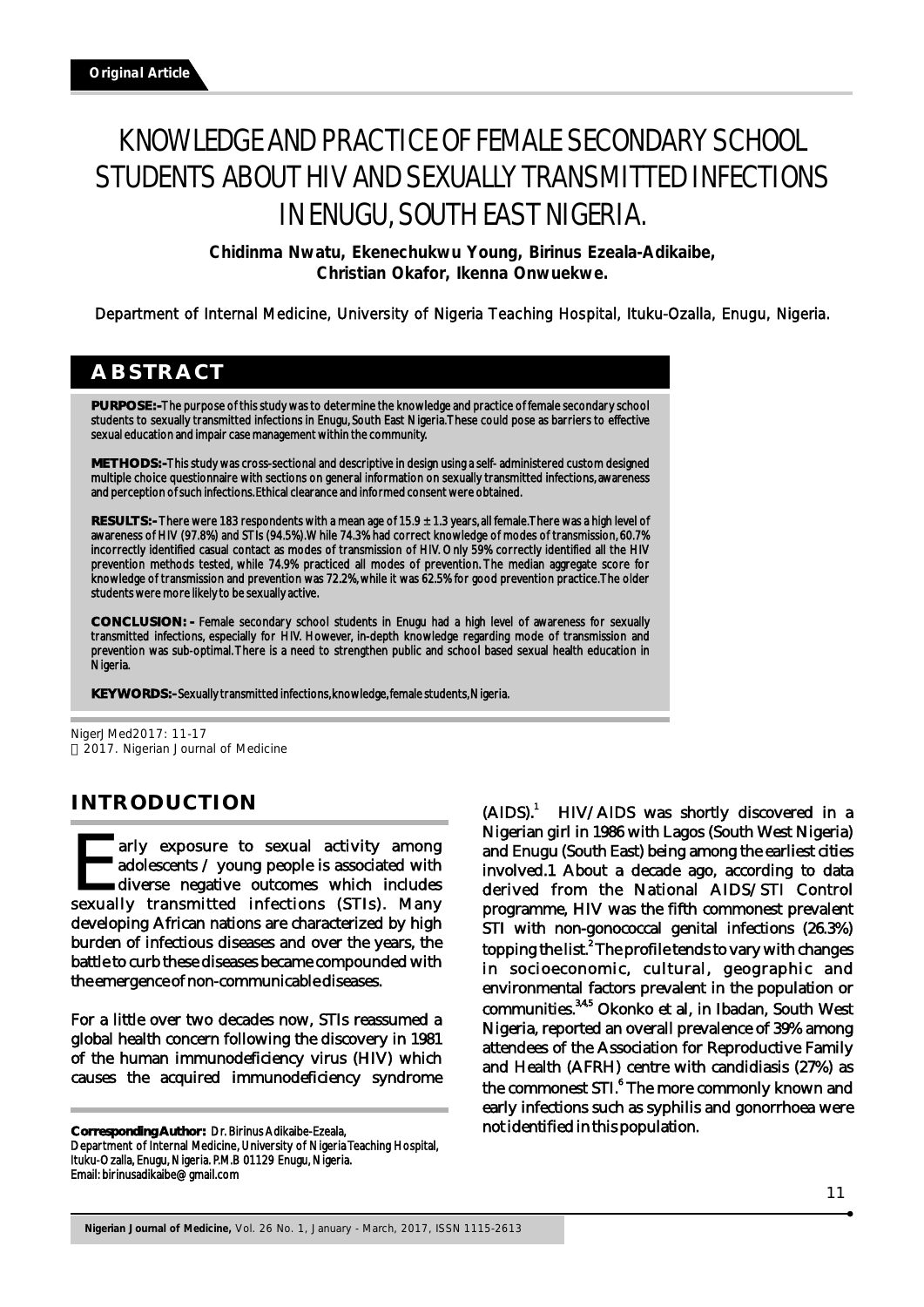For HIV, adult prevalence in sub-Saharan Africa as at  $2013$  was 4.7%. $7$  As at 2015, current adult prevalence of <sup>8</sup> HIV in Nigeria is put at 3.1%. This apparent reduction in HIV prevalence is most likely due to control efforts that have been made at different levels by several organizations and government. Control of STIs is defined as "a public health outcome, measured as reduced incidence and prevalence, achieved by implementing strategies composed of multiple synergistic interventions".<sup>9</sup> Such gains in the control of sexually transmitted infections (as obtained in other areas of communicable disease control) can be improved by adopting unified approaches/strategies that aim for broad public health benefit while pursuing disease-specific control objectives.<sup>9</sup> Public health awareness campaigns driven by efforts aimed at narrowing identified knowledge and attitudinal gaps have become important tools in attempts to control STIs.

A lot of gaps still exist between knowledge and sexual practices among different groups of people or populations.<sup>10</sup> Though knowledge of STIs appears to be generally high among many students in Nigeria, <sup>11-13</sup> it was recently shown to be poor among secondary school students in Ado Ekiti, South West Nigeria.<sup>14</sup> The gap is as a result of ambiguous information $^{15}$ , resulting in discordance between high knowledge and risky sexual behaviours which was not only demonstrated in many studies from all over Nigeria,  $11-13$  but also beyond Nigeria such as among medical students of a Caribbean university and high school students in Lao PDR.<sup>16,17</sup> If such a gap could exist among medical students, it becomes important to ask what the situation would be among secondary school students since sexual activity has been shown to commence quite as early as 13 to 15 years in many people.<sup>10</sup> Identification of knowledgepractice gaps among young people in secondary schools could largely provide for better health educational intervention thus curbing the spread of STIs as they are prone to several wrong practices arising from misinformation from their peers. $^3$ 

This study therefore aimed at determining the knowledge, attitude and practices of female secondary school students about STIs in Enugu, South East Nigeria where little data is currently available for this population on this important matter of public health concern.

#### **Methods**

#### **Study sample**

This study was descriptive cross-sectional in design targeted at female senior secondary school students in Enugu, South East Nigeria. The school system in Nigeria is divided into 4 sub-groups namely - primary

(6 years), junior secondary (3 years), senior secondary (3 years) and tertiary schools (4-6 years). The authors selected a junior/senior female secondary school (QCC) in Enugu metropolis. The school was selected because of its central location and the large student population (about 2000 pupils at the time of the study). This study was part of an awareness campaign on STIs in 2015. Senior secondary school students constituted about one third of the total student population.

The aim was to recruit all the final year senior secondary students attending the school morning health awareness program. A meeting was first organized with the school principal, the head teachers and later class leaders for proper sensitization of the students before the data collection. On the day of the study, the investigators obtained an informed consent from the students who were willing to participate after explaining the aims and objectives of the study.

The instrument was a custom designed multiplechoice questionnaire with sections on general information about the students such as age and sex, general knowledge of common STIs, mode of spread of STI, practices of preventive measures, treatability of common STIs and sexual practices. The questionnaires were self-administered with the help of one of the investigators (BAE) and retrieved the same day.

The exclusion criterion was refusal to participate. All incomplete questionnaires were excluded from the analysis.

#### **Data analysis**

Data obtained was manually sorted and coded into a personal computer. The study protocol was approved by the ethics committee of the University of Nigeria Teaching Hospital Enugu.

For database management and statistical analysis, the SPSS version 21 (Chicago IL, USA) was used. Results were presented in tables and figures.

#### **Results**

There were 229 questionnaires distributed of which only those from 183 students were retrieved. All respondents were in the same class and were female. The mean age was 15.9-1.3 years.

#### **Knowledge of HIV and STIs**

Out of all the girls, 179 (97.8%) of them had previously heard about HIV, while 5 (2.7%) of them said they had never heard about AIDS. In addition, 10 (5.5%) of the students had not heard of STIs. Their knowledge of four STIs was tested. Only 43 (23.5%) students were able to identify all four diseases as STIs. The proper identification of the other diseases as STIs is as shown in Table 1 below: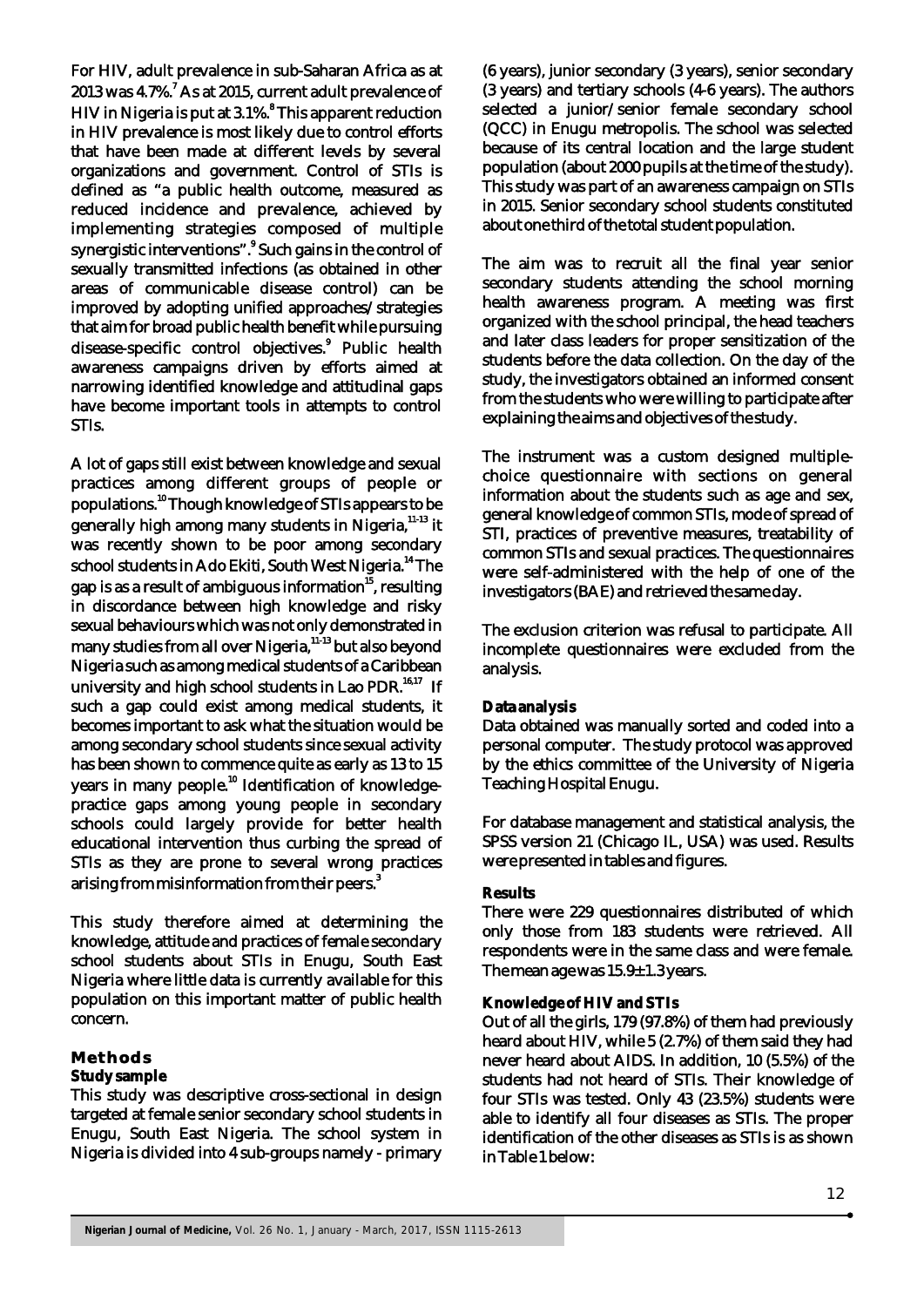**Table 1: Knowledge of STIs**

| <b>STI</b>       | No $(\% )$ |
|------------------|------------|
| <b>Gonorrhea</b> | 156 (83.6) |
| <b>HIV</b>       | 150 (82)   |
| <b>Herpes</b>    | 49(26.8)   |
| <b>Syphilis</b>  | 150 (82)   |

When they were tested on knowledge of common illnesses that were not STIs, 174 (95.1%) of the students were able to correctly identify that none of the 5 diseases enquired about were sexually transmitted. Of all the students, 4 (2.2%) felt that diabetes mellitus was an STI, 2 (1.1%) thought that hypertension was an STI, while 4 (2.2%) said the same for mental illness.

#### **Knowledge of the transmission of HIV**

There were 4 possible correct responses about the mode of transmission of HIV, and 136 (74.3%) students were able to correctly identify these, while 6 (3.3%) did not identify any correctly. This is shown in Figure 1.

#### **Fig 1: Knowledge of possible modes of transmission**



The least frequently identified mode of transmission was contact with infected body fluids by 151 (82.5%), followed by contact with contaminated sharps by 163 (89.1%). The highest was sexual contact in 174 (95.1%) as shown in Table 2.

#### **Table 2: Knowledge of mode of transmission of HIV**

| Parameter           | No (%) with correct knowledge |
|---------------------|-------------------------------|
| <b>Sharps</b>       | 163(89.1)                     |
| Sexual transmission | 174(95.1)                     |
| <b>Blood</b>        | 173 (94.5)                    |
| Body fluids         | 151(82.5)                     |

In terms of identifying incorrect means of transmission, 111 (60.7%) of the students were able to identify the 4 tested components as not being methods of transmission. As many as 62 (33.9%) wrongly identified sharing of toilet facilities as a means of contracting HIV from an infected person, while 24 (13.1%) wrongly believed that sharing of eating utensils could lead to the spread of HIV (Table 3).

### **Table 3: Knowledge of incorrect mode of transmission of HIV**

| Incorrect mode of transmission | No(%)     |
|--------------------------------|-----------|
| Sharing utensils               | 24 (13.1) |
| Sharing toilets                | 62(33.9)  |
| Shaking hands                  | 8(4.4)    |
| Sharing a seat                 | 6(3.3)    |

# **Knowledge of prevention of HIV and STIs**

Only 13 (17.1%) of the students said that none of HIV, AIDS and STIs could be prevented. Further breakdown showed that 160 (87.4%) thought that HIV could be prevented, 125 (68.3%) thought that AIDS could be prevented, while 161 (88%) thought that STIs were preventable.

Their knowledge of methods of prevention of HIV/AIDS and STIs were also tested. Only 5 (2.7%) did not know about any of the 5 methods of prevention that they were asked about, while 108 (59%) were able to identify all the 5 preventive methods as shown in Table 4. The frequency of incorrectly identifying avoidance of forms of casual contact as methods of prevention is shown in Table 5.

## **Table 4: Knowledge of proper methods of prevention**

| <b>Method</b>                              | No(%)      |
|--------------------------------------------|------------|
| Avoid sharing of sharp objects             | 173(94.5)  |
| Avoid unprotected intercourse              | 174(95.1)  |
| Avoid careless use of blood/blood products | 172(94)    |
| Avoid exchange of body fluids              | 157 (85.8) |
| Having a single faithful partner           | 130(71)    |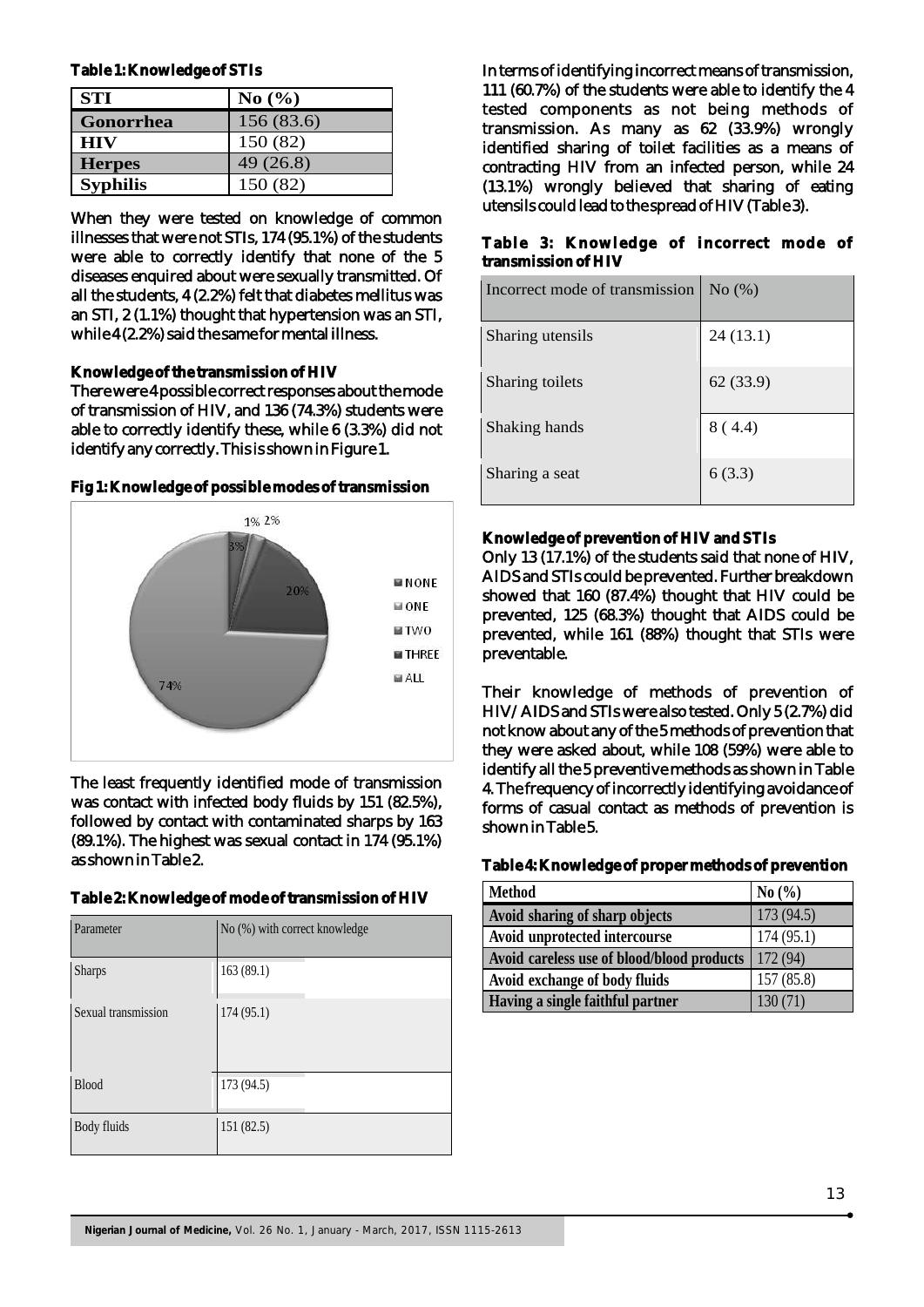**Table 5: Frequency of identifying incorrect methods as correct for prevention**

| <b>Method</b>                             | No $(\% )$ |
|-------------------------------------------|------------|
| <b>Avoid sharing utensils</b>             | 49(26.8)   |
| <b>Avoid sharing toilets</b>              | 88 (48.1)  |
| <b>Having 2 or more partners</b>          | 23(12.6)   |
| Avoid shaking hands with infected persons | 22(12)     |
| Avoid using the same chair as an infected | 20(10.9)   |
| person                                    |            |

**Practice of HIV and STI prevention among the students**

In terms of good preventive practices by the students, out of the 4 practices tested, 137 (74.9%) practiced all the 4 modalities, 38 (20.8%) practiced 3, 7 (3.8%) had 2 correct practices, while only 1 (0.5%) did not have any correct practice. This is reported in Table 6 below.

**Table 6: HIV Preventive practices by the students**

| Practice          | No $(\%)$ |
|-------------------|-----------|
| Sharing sharps    | 35(19.1)  |
| Sexual practices  | 6(3.3)    |
| Blood transfusion | 3(1.6)    |
| Body fluids       | 12(6.6)   |

The different aspects of knowledge of HIV transmission and prevention were equally weighted and totaled as a composite score with a minimum possible score of 0 and a maximum score of 18. The range of scores was between 4 and 18, with 2(1.1%) having the lowest score of 4, while only 1 student had a maximum score of 18. The median (IQR) score was 13 (12-13).

Similarly, a composite score was calculated to determine the level of appropriate preventive practices in the students with a minimum score of 0 and a maximum of 8. The scores ranged from 1 to 8, with a median (IQR) of  $5(4-6)$ , with 15 (8.2%) obtaining the maximum score.

There was a significant weak negative correlation between age and their knowledge scores  $(r = -0.15, p =$ 0.04) but no significant correlations between the age of the students and their practice score  $(r = 0.07, p = 0.36)$ .

The students were asked if HIV/AIDS or STIs could be cured; 61 (33.3%) said HIV could be cured, 14 (7.7%) of them said AIDS could be cured, while 106 (57.9%) said STIs could be cured. Only 16 (8.7%) of them had undergone a HIV test, while 12 (6.6%) did not know if they had been tested before. Also, 6 (3.3%) had been tested in the past for STIs, while 11 (6.0%) did not know if they had previously been tested for STIs.

While only 6 (3.3%) did not currently have a sexual partner, 4 (2.2%) did not have at least one sexual partner in the previous 6 months, 18 (9.8%) said they always practiced protected sex. Those who had sexual partners had a mean age of 16.3 – 1.9 years, while those who did not have had a mean age of  $15.9 - 1.3$  years (p = 0.04, CI =  $-1.54$  to  $-0.57$ ).a

## **DISCUSSION**

With the rising incidence and prevalence of STIs including HIV in Sub Saharan Africa, governments of various countries in the continent and especially Nigeria have accorded priority to awareness creation and information dissemination about HIV/STIs among the youths. This is mainly done through the mass media, public health education as well as the inclusion of the HIV/STI programs as part of school curriculum. This study, which assessed knowledge and awareness of HIV and STIs among a cohort of 183 high school female students in Enugu, Southeast Nigeria, indirectly assessed the impact of these programs on a segment of the targeted population.

The present study demonstrated high levels of awareness for both HIV and STIs as more than 90% of the students had heard about them and knew their meaning, and also only 5.5% had no knowledge of STIs. The above findings reflect the findings of similar studies done in other parts of Nigeria<sup>14, 18</sup> and Europe,  $19$ suggesting that the on-going massive and intensive mass media campaigns being undertaken by both government and non-governmental agencies in Nigeria have helped to raise awareness regarding these conditions.

Regarding knowledge of STIs, only about a quarter of the students were able to identify the four diseases presented to them as being STIs, with gonorrhoea being the commonest to be so identified followed closely by HIV while Herpes was the least to be so identified. In Nigeria, it is a common sight to see unqualified persons and groups at various public spaces like motor parks, markets places, commercial transit buses and even radio stations, noisily proclaiming symptoms of gonorrhoea and claiming to have instant cures for same. Findings differed from results of studies done in Europe where awareness for gonorrhoea varied widely  $20, 20, 21$  The reverse was noted to be the case regarding herpes which emerged as the STI least identified in our study by only a quarter of the students while 56% to as much as 90% of the students correctly identified it as an STI in two different studies from Europe.<sup>21,22</sup>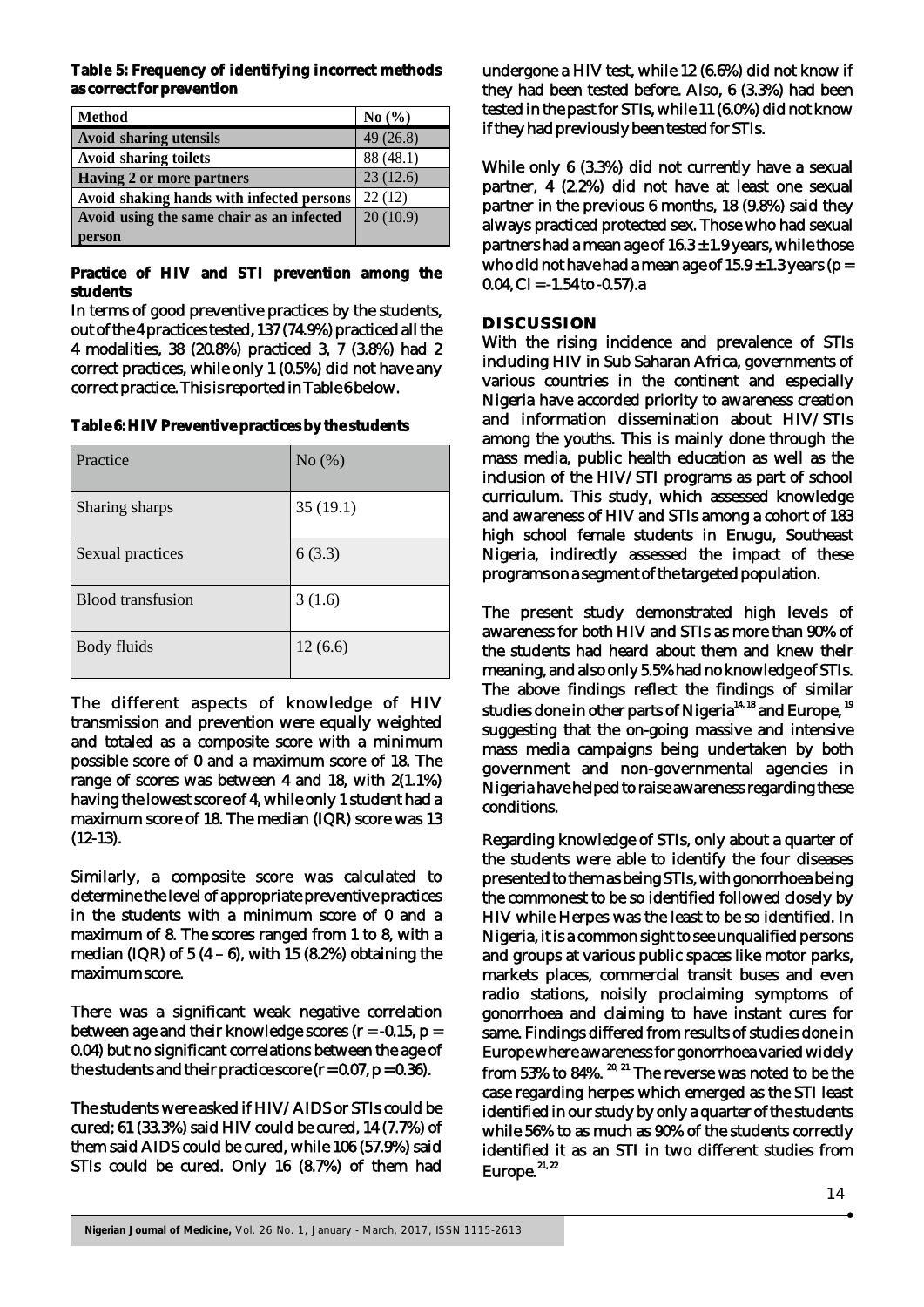On knowledge of appropriate preventive measures and practices for STIs and HIV, more than a quarter of the students were not aware that having a single faithful partner was an effective method of prevention<sup>23</sup> while only three quarters of them practiced all four preventive measures assessed. The importance of practicing the entire preventive measures correctly and consistently must be made known to these students as any shortfall in practice even on just a single occasion could result in transmission of the virus. They should equally be taught in clear terms that abstinence from sex was the best preventive measure while the sexually active ones must be informed that correct and consistent use of condoms  $23, 24$  could reduce risk of contracting HIV and STIs, while making them understand that condoms do not guarantee 100% protection.<sup>23</sup>

Some of the reasons for the discordance between the responses on the definition of STIs/HIV and the different modes of transmission/prevention maybe attributed to several factors. Firstly, the dissemination of related information by unqualified individuals which earlier alluded to, secondly, sex and its related health education remains a taboo in the public space and in most families. This leaves a gap in the knowledge of these students, which may be filled by quacks and information from the internet. Finally, the content of the public health education on STI/HIV may be inadequate. In fact, the authors are not aware of any standardized curriculum that incorporates all aspects of the subject.

When knowledge of the mode of transmission of HIV was assessed, only three-quarters of the students correctly identified all the four possible modes of transmission presented to them, as being correct while 3.3% could not identify any mode of transmission of HIV. This is worrisome as it is expected that every high school student should know all the correct modes of transmission of HIV as they are typically prone to succumb to negative peer pressure, which may lead them to having unprepared and unprotected sexual exposures. Transmission of HIV through unprotected sexual intercourse was the most readily identified mode of transmission similar to findings from other parts of Nigeria, Africa and Asia.<sup>18, 25, 26</sup> Contact with infected body fluids was the least correctly identified mode of transmission, reflecting results from other parts of Nigeria<sup>14</sup> though this differed from results obtained from Ghana where a higher level of<br>awareness was reported.<sup>25</sup> Therefore greater awareness creation should be done regarding this aspect of transmission so as to avert possible inadvertent contact with these infected body fluids, especially by uninformed care givers, who provide long term care for their infected relatives.

Incorrect modes of transmission of HIV being accepted as correct was sadly noted in this cohort of students where as much as a third of them believed that sharing of toilets with infected persons could lead to transmission of the virus while 13% and 4.4% respectively, believed that sharing of utensils and shaking hands with infected persons could transmit HIV. This trend should be reversed through more intensive enlightenments as these wrong beliefs usually form the basis for discrimination and stigmatization of people living with HIV. This also reflects findings from other parts of Nigeria<sup>14, 18</sup> and Africa.<sup>25</sup> Another surprising finding from the study was the fact that a proportion of the students believed that some common chronic diseases like diabetes, hypertension and mental illness could be transmitted sexually with a similar wrong trend also reported from studies in other parts of Nigeria,  $14,18$  Malaysia  $27$  and Europe.<sup>19</sup>

On knowledge of appropriate preventive measures and practices for STIs and HIV, more than a quarter of the students were not aware that having a single faithful partner was an effective method of prevention while only three quarters of them practiced all four preventive measures assessed. The importance of practicing all the preventive measures correctly and consistently must be made known to these students as any shortfall in practice even on just a single occasion, could result in transmission of the virus. They should equally be taught in clear terms that abstinence from sex was the best preventive measure while the sexually active ones must be informed that correct and consistent use of condoms  $23, 24$  could reduce risk of contracting HIV and STIs, while making them understand that condoms do not guarantee 100% protection.<sup>25</sup>

The composite scores showed a relatively poor general knowledge of HIV transmission and prevention in the students, with lower median scores for correct practices than knowledge. This demonstrates that a gap exists between appropriate knowledge and practice, and also that the knowledge of the students is still inadequate.

Generally, the differences in age among the students did not yield any significant correlations to their overall knowledge and preventive practices, regarding both HIV and STIs. Although older students were observed to be more likely to be sexually active than their younger counterparts, the prevalence of habitual sexual activity (3.3%) was lower compared to a study in Malaysia, which reported a prevalence of 12.6%.<sup>27</sup> However older age was associated with greater current sexual activity even though only 3.3% of the students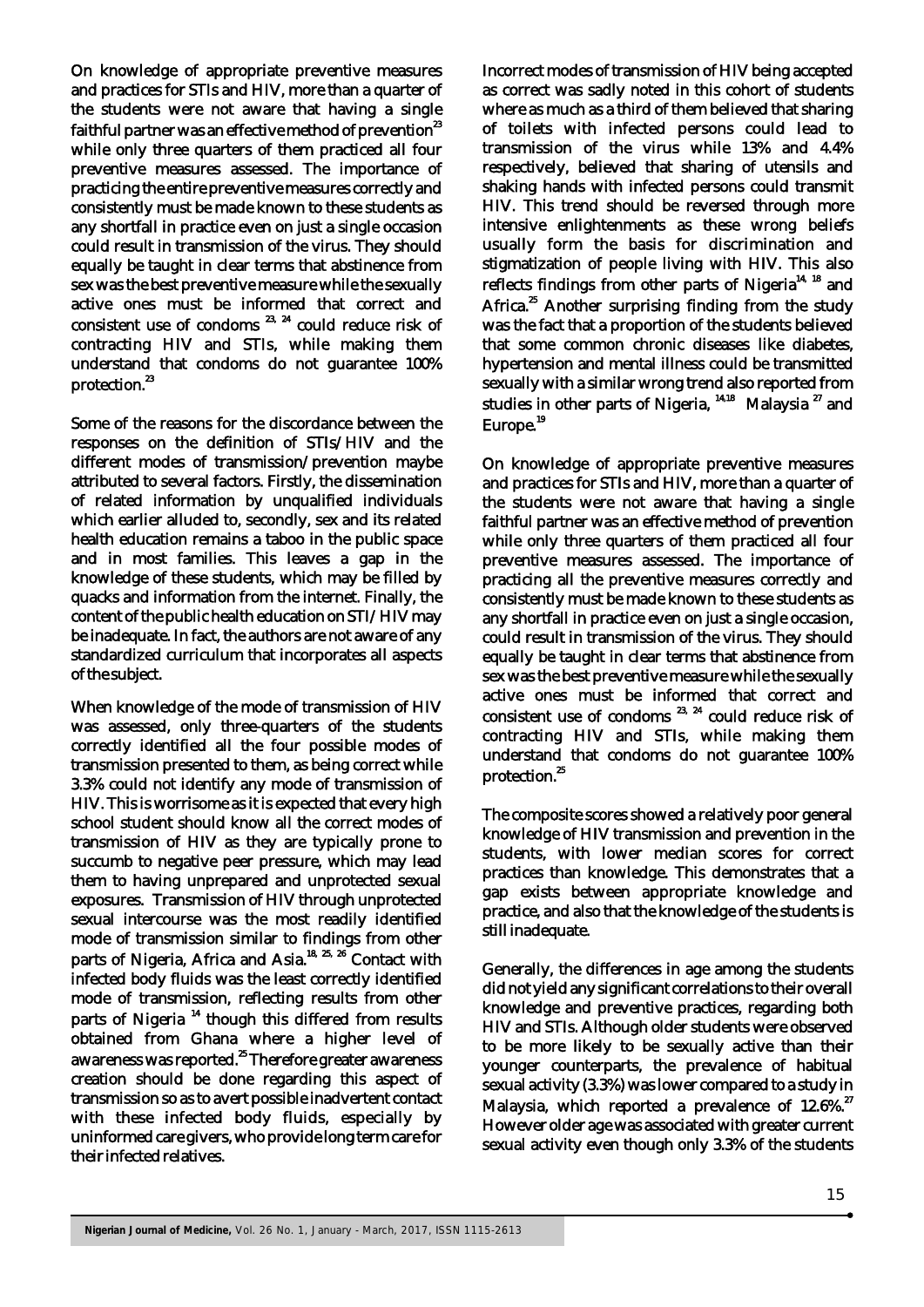were sexually active, a sharp departure from results of a Malaysian study which recorded a rate of 12.6%. $^{\rm 10}$ 

Surprisingly, a third of the students believed that HIV was curable. This is similar to findings among university undergraduates in Lagos Nigeria.<sup>28</sup> The level of screening for HIV was low at only 8.7% while only 3.3% of the students had ever been tested for STIs. In view of this therefore, young students and adolescents should be encouraged to routinely screen for HIV and other STIs as knowledge about one's status usually led to better adherence to preventive measures and early presentation for treatment, if need be, with better outcomes.

#### **LIMITATIONS**

The index study included only female students from a secondary school. It is possible that knowledge and practice among male students or students from a mixed school may be different hence limiting the generalizations of our findings. The questionnaires were collected during the school morning assembly, hence some of the answers might have been influenced by peers since it involved issues that dealt on a social 'taboo' such as sex.

Finally, the sample size is not likely to be representative of the general population as data was collected from an environment where many young people who are in school are likely to be exposed to trainings on HIV and STIs. Despite these limitations, the study makes available current empirical data, which shall consequently serve as valuable literature for future research in the subject.

#### **CONCLUSION**

There was a relatively high level of awareness for sexually transmitted infections among this group of high school female students, especially for HIV infection. However, in-depth knowledge regarding mode of transmission of the STIs and their preventive measures were sub-optimal.

Concerted efforts should be made to ensure that an allencompassing education regarding other STIs – not just HIV infection – is incorporated into the secondary school curriculum, in addition to regular mass media campaigns already being done for HIV infection.

- 1. Entonu PE, Agwale SM. A Review of the Epidemiology, Prevention and Treatment of Human Immunodeficiency Virus Infection in Nigeria. Brazilian J Inf Dis 2007; 11(6):579-590.
- 2. Onile BA. Sexually Transmitted Diseases (STDs) And Acquired Immunodeficiency Syndrome (AIDS) in Nigeria. Afr J Clin Exp Microbiol 2002; 3(2): 78-81.
- 3. Nwokocha ARC, Bob-Okon I, Ibe BC. Social Factors Predisposing Nigerian Adolescents in Enugu to STI. World J Life Sci Med Res 2012; 2(5):186 -192.
- 4. Uthman OA. Geographical variations and contextual effects on age of initiation of sexual intercourse among women in Nigeria: a multilevel and spatial analysis. Int J Health Geogr 2008;7:27 doi: 10.1186/1476-072X-7-27
- 5. Adegun PT, Solomon OA, Adegoke SA, Ade-Ojo IP, Fape MO. Knowledge of sexually transmitted Infections among patients attending outpatient clinics at University Teaching Hospital, Ado-Ekiti, Nigeria. J Pub Health Epidem 2013; 5(3): 110-114.
- 6. Okonko IO, Akinpelu AO, Okerentugba PO. Prevalence of sexually transmitted infections (STIs) among attendees of AFRH Centre in Ibadan, Southwestern Nigeria. Middle-East J Sci Res 2012; 11(1): 24-31.
- 7. UNAIDS. The Gap Report, 2014. Accessible from http://www.unaids.org/en/resources /campaigns/2014/2014gapreport/gapreport (Accessed on 7th August, 2016).
- 8. UNAIDS. The Gap Report, 2016. Accessible from http://www.unaids.org/en/resources/ documents/2016/prevention-gap. (Accessed on 7th August, 2016).
- 9. Steen R, Wi TE, Kamali A, Ndowa F. Control of sexually transmitted infections and prevention of HIV transmission: mending a fractured paradigm. Bulletin of the World Health Organization 2009; 87: 858-865. DOI: 10.2471/BLT.08.059212
- 10. Samkange-Zeeb FN, Spallek L, Zeeb H. Awareness and knowledge of sexually transmitted diseases (STDs) among schoolgoing adolescents in Europe: a systematic review of published literature. BMC Pub Health 2011; 11:727. DOI: 10.1186/1471-2458- 11-727.
- 11. Aliyu AA, Dahiru T, Ladan AM, Shehu AU, Abubakar AA, Oyefabi AM et al. Knowledge, Sources of information, and Risk Factors for Sexually Transmitted Infections among Secondary School Youth in Zaria, Northern